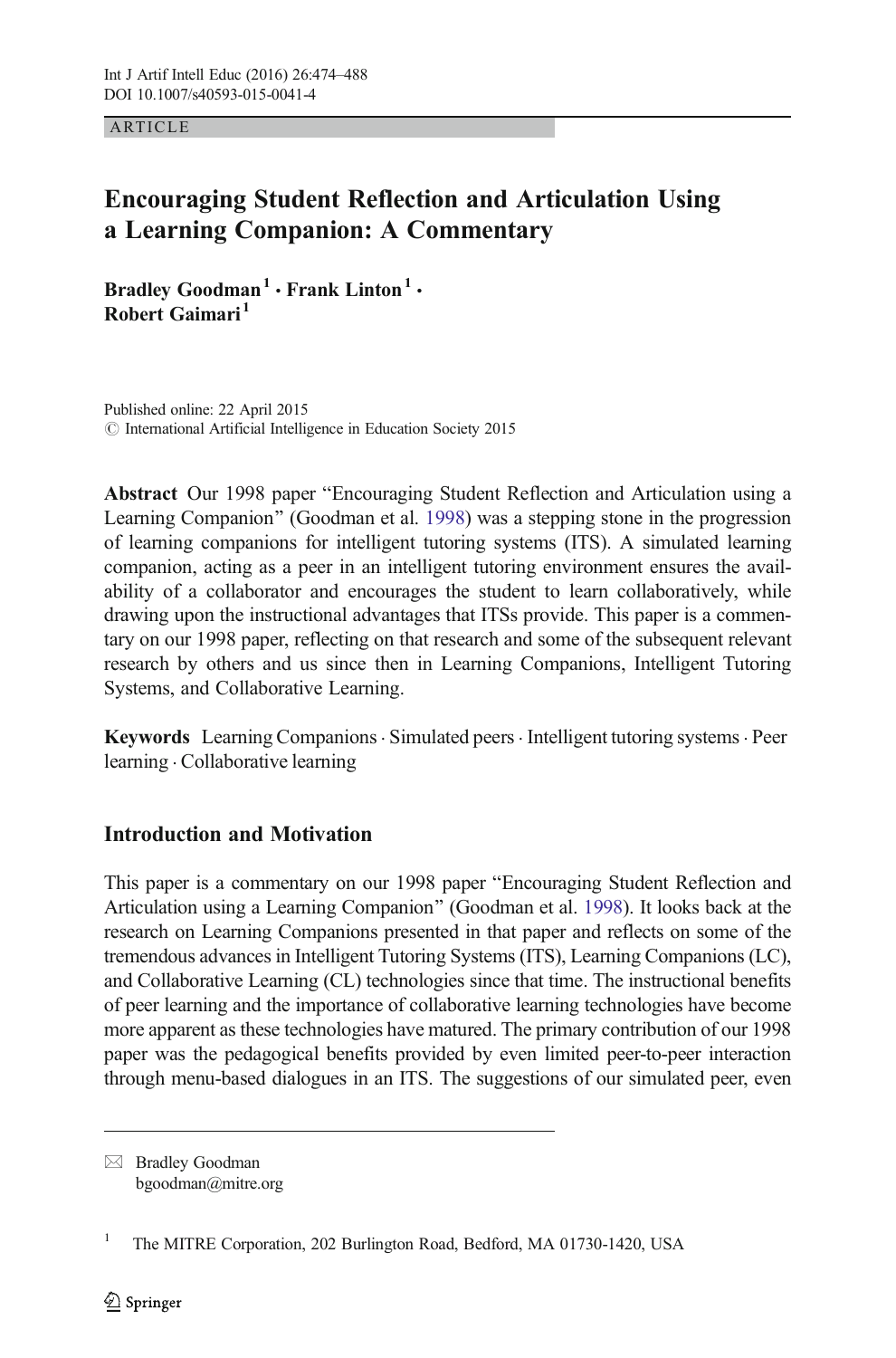though often flawed, due to limited natural language capabilities and modeling of the domain, still pushed human students to think about what they were learning and how to express that information to others, enhancing their learning experience.

At the time of our paper, Intelligent tutoring systems (ITS) had begun to extend beyond the viewpoint that an ITS should solely provide a single student with individualized instruction and coached practice. The tutor in a traditional ITS behaved much like a human instructor in a one-on-one tutoring session, observing the student's problem solving actions and offering advice and guidance. A different paradigm at that time, that also had the potential to significantly improve learning, was collaborative learning. It was known that classroom learning improves significantly when students participate in structured learning activities with small groups of peers (Brown and Palincsar [1989;](#page-13-0) Chi et al. [1989;](#page-13-0) Doise et al. [1975\)](#page-13-0). Peers encourage each other to reflect on what they are learning and to articulate their thinking, which enhances the learning process. The educational value of student collaboration has led to the development of computersupported collaborative learning (CSCL) tools (Lund et al. [1996](#page-14-0); McManus and Aiken [1993](#page-14-0)). These tools enrich learning in a setting that encourages students to communicate with their peers while solving problems. Although CSCL systems at the time of our paper provided suitable learning environments, they did not offer students the type of individualized assistance and guidance available in an ITS, and they required at least two human participants willing to collaborate while they are studying. A simulated learning com-panion<sup>1</sup> (Self [1986](#page-14-0); Chan and Baskin [1988](#page-13-0); VanLehn et al. [1994;](#page-14-0) Chan [1995,](#page-13-0) [1996](#page-13-0); Ragnemalm [1996\)](#page-14-0), acting as a peer in an intelligent tutoring environment ensures the availability of a collaborator and encourages the human student to learn cooperatively, while utilizing the instructional advantages that ITSs provide.

The goal of the research presented in our 1998 paper was to promote more effective instructional exchanges between a student and an intelligent tutoring system. The approach taken to meet this goal involves providing a simulated peer as a partner for the student in learning and problem solving. The learning companion described in our 1998 paper enhances learning by initiating a dialogue with a student, forcing the student to reflect and articulate on their learning. A positive side-effect of using a learning companion is that more information is available for the ITS's student model to record the student's understanding of the material. A more detailed student model can lead to better coaching and problem selection for the student. Other research has shown the instructional value added by having a student work with a peer in a learning environment (e.g., Brown and Palincsar [1989](#page-13-0); Katz and Lesgold [1993](#page-14-0); Katz [1995,](#page-13-0) [1997\)](#page-13-0). While the tutor could be designed to play the role of a peer, it is better to differentiate these roles since a student has higher expectations for the quantity and quality of communication received from a tutor than from a peer (Fox [1993](#page-13-0)). Moreover, learning companion and student interactions can be more tightly constrained while still achieving the desired effect of getting a student to clearly layout his reasoning.

Many advances in learning companions, intelligent tutoring systems, and collaborative learning have occurred since our 1998 paper. New learning companions geared to address the pedagogical needs of a human student through more human-like interactions have been introduced. These learning companions build on advances in natural language understanding, affective modeling, and machine learning. This

<sup>&</sup>lt;sup>1</sup> Also known as a simulated pedagogical agent.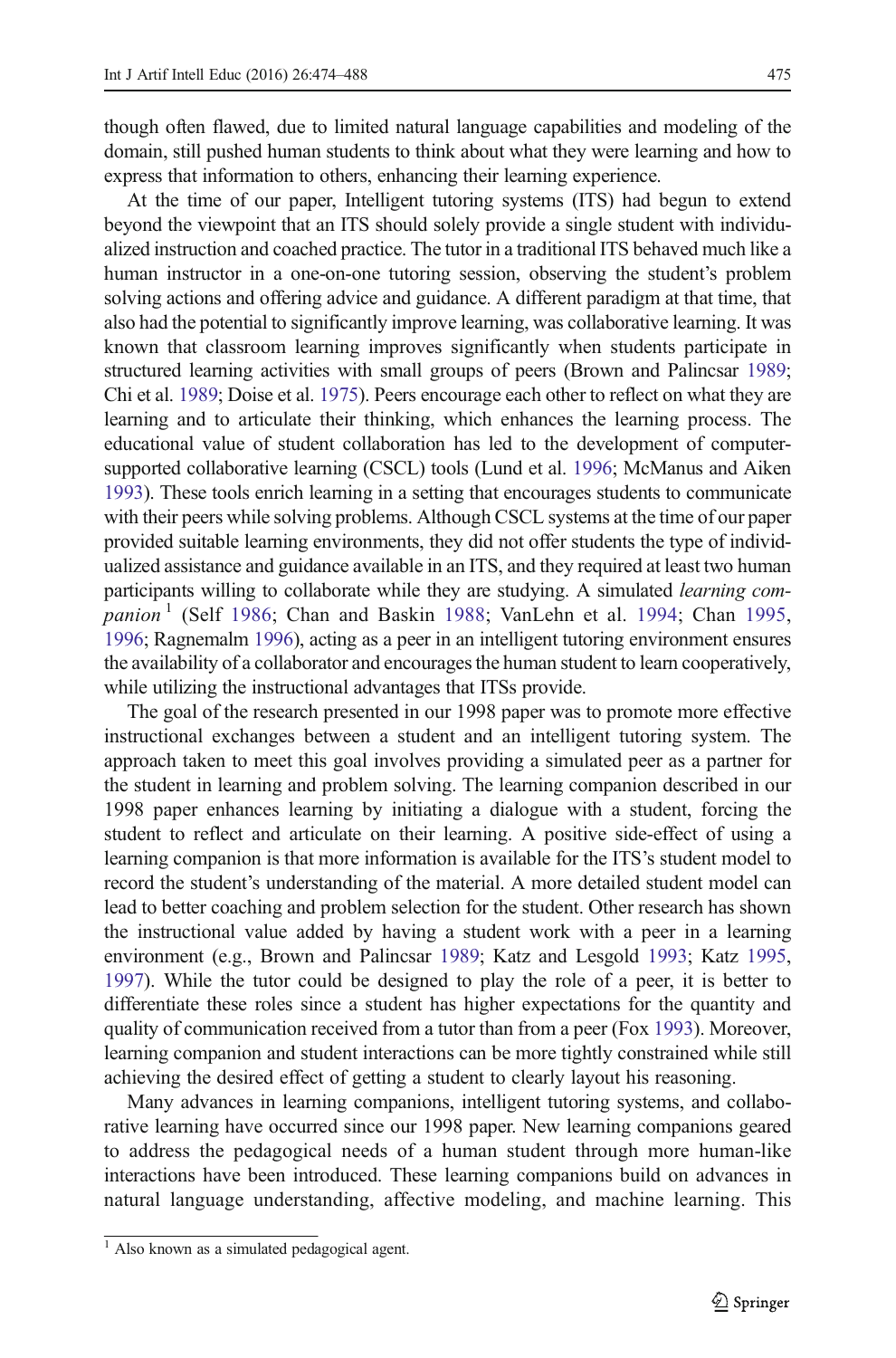commentary discusses our original approach and motivation, describes related followon research in learning companions, intelligent tutoring systems, and collaborative learning, and highlights some outstanding research issues.

#### Approach: Coaching Issues Related to Reflection and Articulation

Our 1998 paper focused not just on providing a learning companion but one that encouraged reflection and articulation on the part of the human student. Research in education at the time of our paper had shown the importance of learners reflecting on what they have done so far and articulating it to others (Chi et al. [1989;](#page-13-0) Collins [1990;](#page-13-0) Frederiksen and White [1997](#page-13-0); Koschmann [1995](#page-14-0); Lesgold et al. [1992\)](#page-14-0). Reflective activities encourage students to analyze their performance, contrast their actions to those of others, abstract the actions they used in similar situations, and compare their actions to those of novices and experts (Collins [1990\)](#page-13-0). Reflection enhances the learning benefit of an exercise because it gives students an opportunity to review their previous actions and decisions before proceeding, enabling them to make more educated decisions later.

Articulation is the process of explaining to others the problem solving activities that have occurred. A student, for example, could build and test theories and then explain the theories to another student. Articulation, thus,

Benhances retention, it illuminates the coherence of current understanding, it sensitizes knowledge points for impact by subsequent feedback, and it forces the learner to take a stand on his or her knowledge in the presence of peers, making a commitment that calls for assessing and evaluating that knowledge and setting the stage for future learning" (Koschmann [1995](#page-14-0), p. 93).

The learning companion, "LuCy," described in our 1998 paper as part of the PROPA ITS (Goodman et al. [1997](#page-13-0); Cheikes [1998](#page-13-0)) helps students articulate and reflect on what they have learned revealing a deeper understanding of their domain knowledge; a menu-driven dialogue provides the delivery vehicle for the communication. PROPA is an ITS prototype intended to teach explanatory analysis skills in the domain of satellite activity (Cheikes [1998\)](#page-13-0). Explanatory analysis is the process by which an analyst formulates explanations for past or predicted events. The learning companion in PROPA encourages a student to reflect on choices that were made, actions taken, and concepts learned while solving an assigned problem. Our learning companion restricted communication by having the student select from a list of possible responses. In most cases, this limitation did not impose a significant impediment to the student since the dialogue is structured to draw out the student's beliefs and thoughts by forcing him to either agree or disagree with the peer and to explain why by choosing a reason. Figures [1](#page-3-0), [2](#page-3-0), and [3](#page-4-0) illustrate communication between the student and LuCy in PROPA. Instructional systems at the time of our paper utilized a number of different ways to gather information about the learner's knowledge and promote learning through peeroriented instructional activities such as those summarized in Table [1](#page-4-0) below.

Learning companions could fill many roles in an instructional context. A learning companion can, for example, be designed to play the role of an executive, suggesting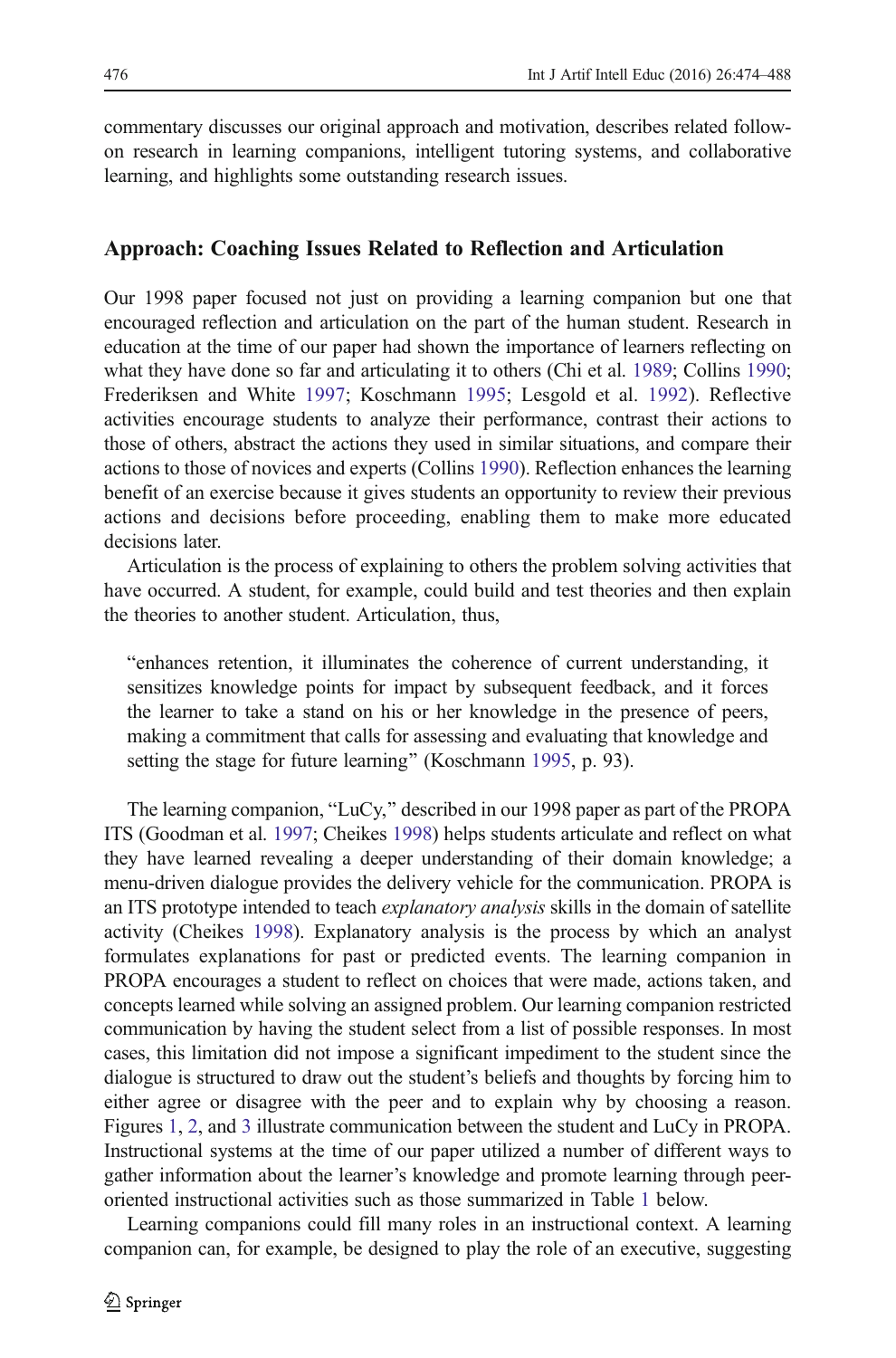<span id="page-3-0"></span>

Fig. 1 Unsolicited feedback from LuCy

new ideas for the student to consider, or a critic, challenging the student's proposals. The role of a learning companion and the extent of its knowledge can be defined by the instructional designer and controlled by the runtime instructional component of the ITS. This allows for the adaptation of the learning companion's behavior to a student's individual needs — an advantage over human collaborators.

A core limitation of our original research is that we did not provide a rigorous study on the effectiveness of our learning companion. Contrasting peer-to-peer and studentto-instructor interactions would help provide the foundation for a formative evaluation of this research. Insights gained from this research, however, led to two formal experiments that were conducted in collaborative learning (cf. Soller et al. [1998\)](#page-14-0), one with and one without the use of computer-supported collaborative learning technology. These experiments provided insight into the kinds of peer-to-peer interactions that occur in an instructional setting and the importance of particular dialogue interactions. Additional formal studies have been conducted on subsequent learning companions (e.g., Hietala and Niemirepo [1997;](#page-13-0) Uresti and du Boulay [2004;](#page-14-0) Baylor and Kim [2005;](#page-13-0) Girard et al. [2013;](#page-13-0) Matsuda et al. [2013](#page-14-0)) providing important insights on the key features to drive effective learning in an ITS that incorporate a learning companion (as summarized in Table [3\)](#page-9-0). Another limitation of our original research was that dialogues between the student and learning companion were restricted to anticipated menu-based comments and responses. While still useful in eliciting information from a student, exploring the depth of a student's knowledge, and urging a student to move in a positive direction, the dialogues made the interaction unnatural and not always the



Fig. 2 Positive reinforcement from LuCy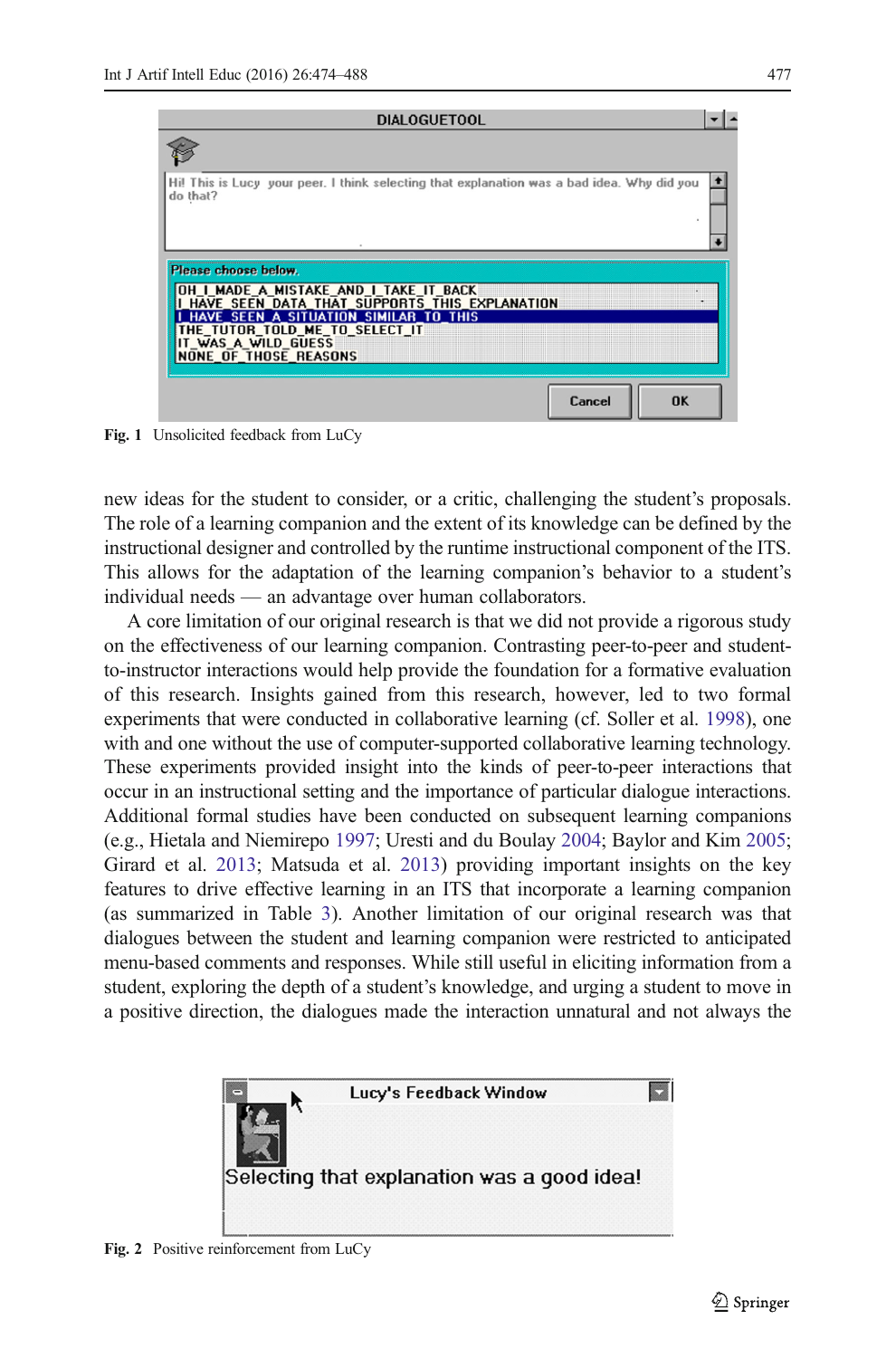<span id="page-4-0"></span>

| Converse with Lucy, your peer<br>I think that<br>Do you think that<br>What<br>Where should I look for<br>Do you think the following action is a good idea?<br>What evidence and explanation should I link?<br>What do you think I should do next? | my last action was<br>our last decision was<br>the selected candidate explanation<br>the selected evidence<br>the selected data<br>explanation<br>evidence<br>data | is related to<br>related to<br>good [?]<br>bad [?] |
|---------------------------------------------------------------------------------------------------------------------------------------------------------------------------------------------------------------------------------------------------|--------------------------------------------------------------------------------------------------------------------------------------------------------------------|----------------------------------------------------|
| What do you think I should do next?                                                                                                                                                                                                               |                                                                                                                                                                    |                                                    |
|                                                                                                                                                                                                                                                   |                                                                                                                                                                    | <b>Submit to Lucy</b>                              |

Fig. 3 LuCy inquiry interface

most appropriate. Better natural language and student modeling techniques seen since have improved such interactions.

The next section describes some relevant research in learning companions, intelligent tutoring systems, and collaborative learning since our original research that have led to more productive learning experiences for learners.

## Progress in Learning Companions

Our 1998 research was intended to blend ITSs with Computer-Supported Collaborative Learning (CSCL) to reap the benefits of peer learning. Figure [4](#page-5-0) below attempts to highlight the differences between a Traditional ITS, a Collaborative ITS, a Traditional CSCL, an Intelligent CSCL, and recent approaches using intelligent tools for online learning communities and massive open online courses (MOOCs) (Kay et al. [2013\)](#page-14-0). The arrows indicate the participants of each instructional technology, with a dashed arrow indicating when a participant is optional. The role of a Human Coach or Simulated Coach in CSCL environments can include an expanded task, beyond the traditional coaching ones, to facilitate group interaction. The connection between Collaborative ITS and Intelligent CSCL is through the incorporation of one or more Simulated Peers in the instructional environment and that was the main concentration

|  |  | <b>Table 1</b> Example peer-oriented instructional activities |  |  |
|--|--|---------------------------------------------------------------|--|--|
|--|--|---------------------------------------------------------------|--|--|

| Peer-oriented instructional activities                                                                                    |                                              |
|---------------------------------------------------------------------------------------------------------------------------|----------------------------------------------|
| Self-explanation—students explain their solutions                                                                         | Chi et al. 1989                              |
| Reflective follow-up—contrasting one's steps to solve a problem<br>with that of the coaching component                    | Lesgold et al. 1992                          |
| Peer interaction—joint problem-solving, critiquing, etc.                                                                  | Katz and Lesgold 1993                        |
| Interactions with a simulated student—teaching, working alongside<br>a human student, etc.                                | Chan and Baskin 1988;<br>VanLehn et al. 1994 |
| Learning companion as a 'Nudge'—force articulation and reflection<br>on choices made, actions taken, and concepts learned | Goodman et al. 1997, 1998                    |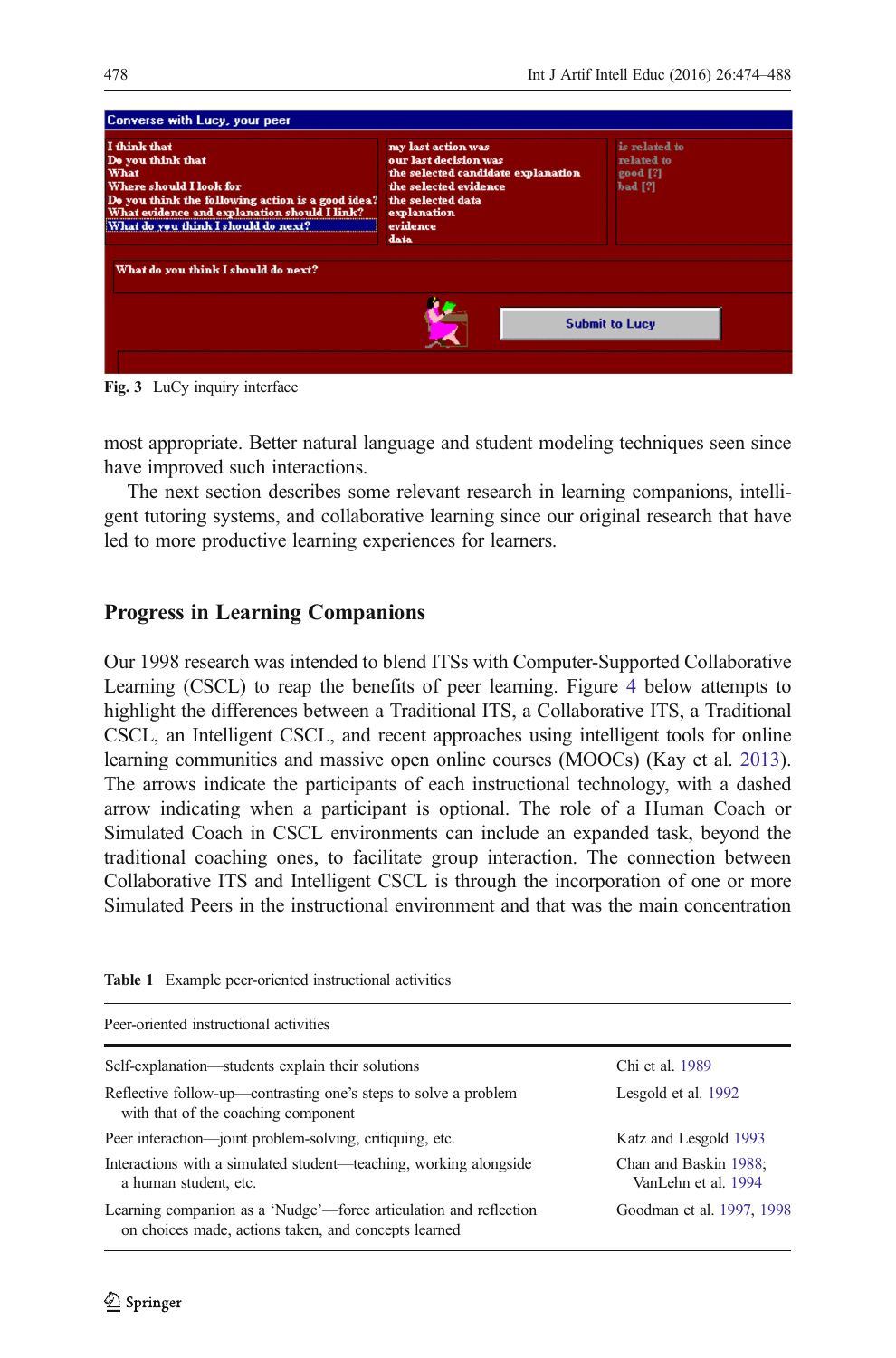<span id="page-5-0"></span>

Fig. 4 Contrasting participants in MOOCs, CSCL, and ITS

of our research and the focus of this paper. Online learning communities encompass these approaches and those provided by MOOCs to reach a much larger population of learners.

Our research continued and progressed down a couple different paths as illustrated in Fig. 5. First, our research led to the development of a learning companion for use in a map-based ITS (Goodman and Iorizzo [2000\)](#page-13-0). The instructional environment provided a learning experience for students through scenario-based training, computer-based training on core domain and reference materials, and background materials. The learning companion interacted with the human student while s/he worked through map-oriented exercises in a map tool. Second, our research in learning companions for ITSs motivated us to investigate collaborative learning among students more closely. Collaborative learning similarly benefits from the student reflection and articulation goals



Fig. 5 Progression of our collaborative ITS research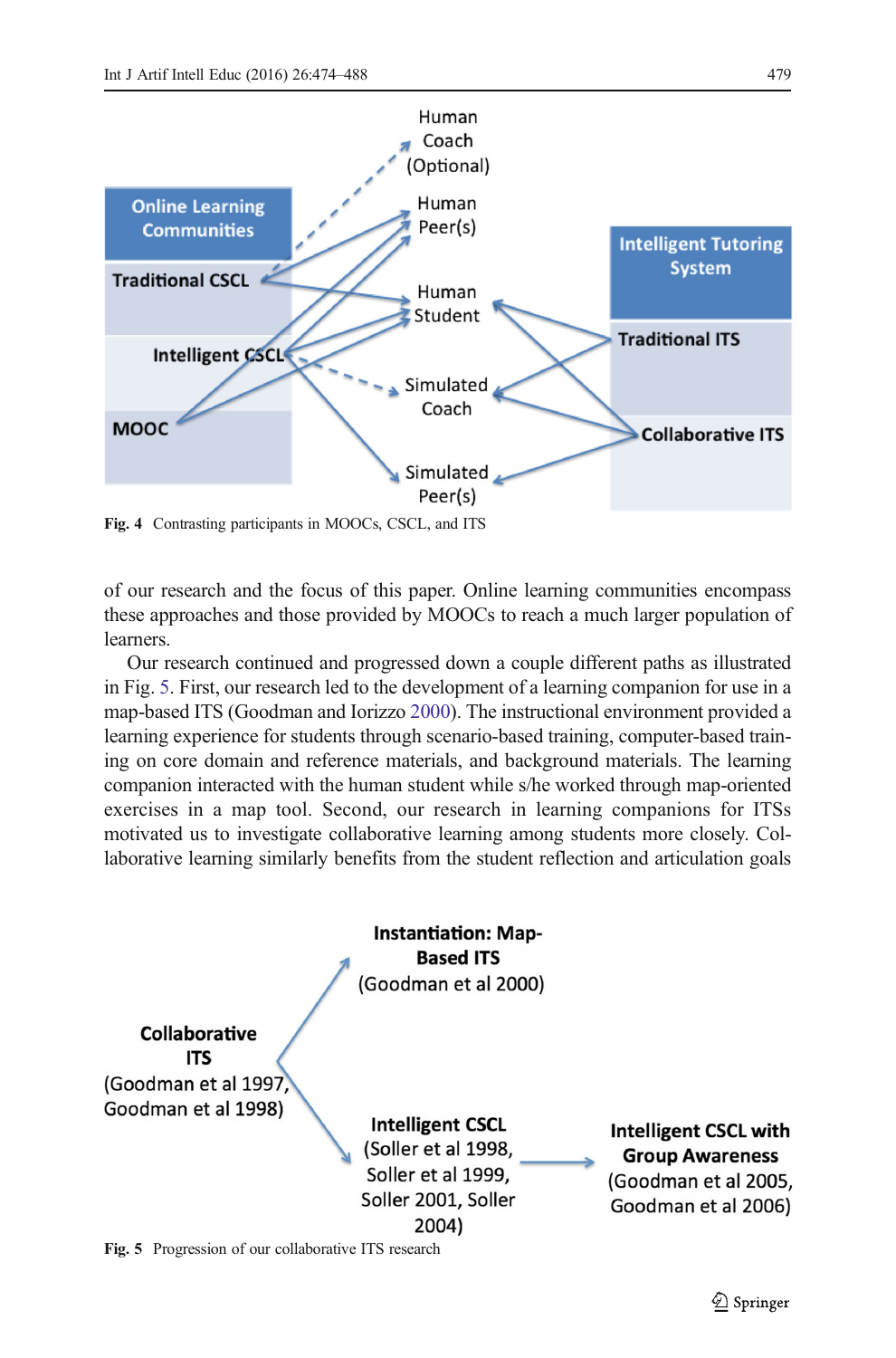of our original research but the complexity of group interactions required a better understanding of the effects of group dynamics. Results of such an analysis could lead to insights on how intelligent support could be provided to learners in a collaborative learning environment. A simulated pedagogical agent for an intelligent CSCL would, for example, require broader information than a traditional learning companion to provide effective guidance to a learning team or individual members of the team. The pedagogical agent must infer the domain knowledge of individual student collaborators, effectiveness of peer discussion and peer interactions, presence or lack of important instructional roles, and the level of understanding of individual learners in the group. Table 2 below lists these and additional relevant characteristics we investigated to guide a pedagogical agent.

We studied the dynamics of collaborative learning groups by observing students working together to solve a common problem in software design (Soller et al. [1998;](#page-14-0) Soller [2001](#page-14-0)). We found that students learning in small groups encourage each other to ask questions, explain and justify their opinions, articulate their reasoning, and elaborate and reflect upon their knowledge, thereby motivating and improving learning. These benefits, however, were only achieved by active and well-functioning learning teams. Placing students in a group and assigning them a task did not guarantee that the students would engage in effective collaborative learning behavior. While some peer groups seem to interact productively, others struggle to maintain a balance of participation, leadership, understanding, and encouragement.

Soller and Lesgold [\(2000\)](#page-14-0) extend our initial CSCL research. They point out that supporting group learning requires understanding the process of collaborative learning. This understanding entails a fine-grained sequential analysis of the group activity and conversation. Dialogue acts provided the representation for communication between collaborators. Modeling instructional dialogue at the dialogue act level made it possible to gain insight into the nature of the conversation while avoiding the much larger and more difficult natural language understanding problem. Soller and Lesgold [\(2000](#page-14-0)) discuss the merits of applying different computational approaches for modeling collaborative learning activities such as the transfer of new knowledge between collaborators. We adopted their revised version of our CSCL software but instead of focusing on knowledge sharing among learners, we addressed a different aspect of collaboration, group dynamics, and chose a different modeling technique for our research. Dialogues

| Sample characteristics to guide a pedagogical agent |                                                 |  |
|-----------------------------------------------------|-------------------------------------------------|--|
| Characteristic                                      | Examples                                        |  |
| Group composition & dynamics                        | Balanced/Supportive; Unbalanced/Unsupportive    |  |
| Problem-solving roles                               | Facilitator; Leader; Ouestioner                 |  |
| Domain topic                                        | Calculus; Derivative; Integral; Limits          |  |
| Deliberative discussion                             | "I think "; "Can you explain"                   |  |
| Individual understanding                            | Confused; Understood                            |  |
| <b>Stress</b>                                       | Prosodic features (in spoken CSCL environments) |  |

Table 2 Guiding a pedagogical agent

Sample characteristics to guide a pedagogical agent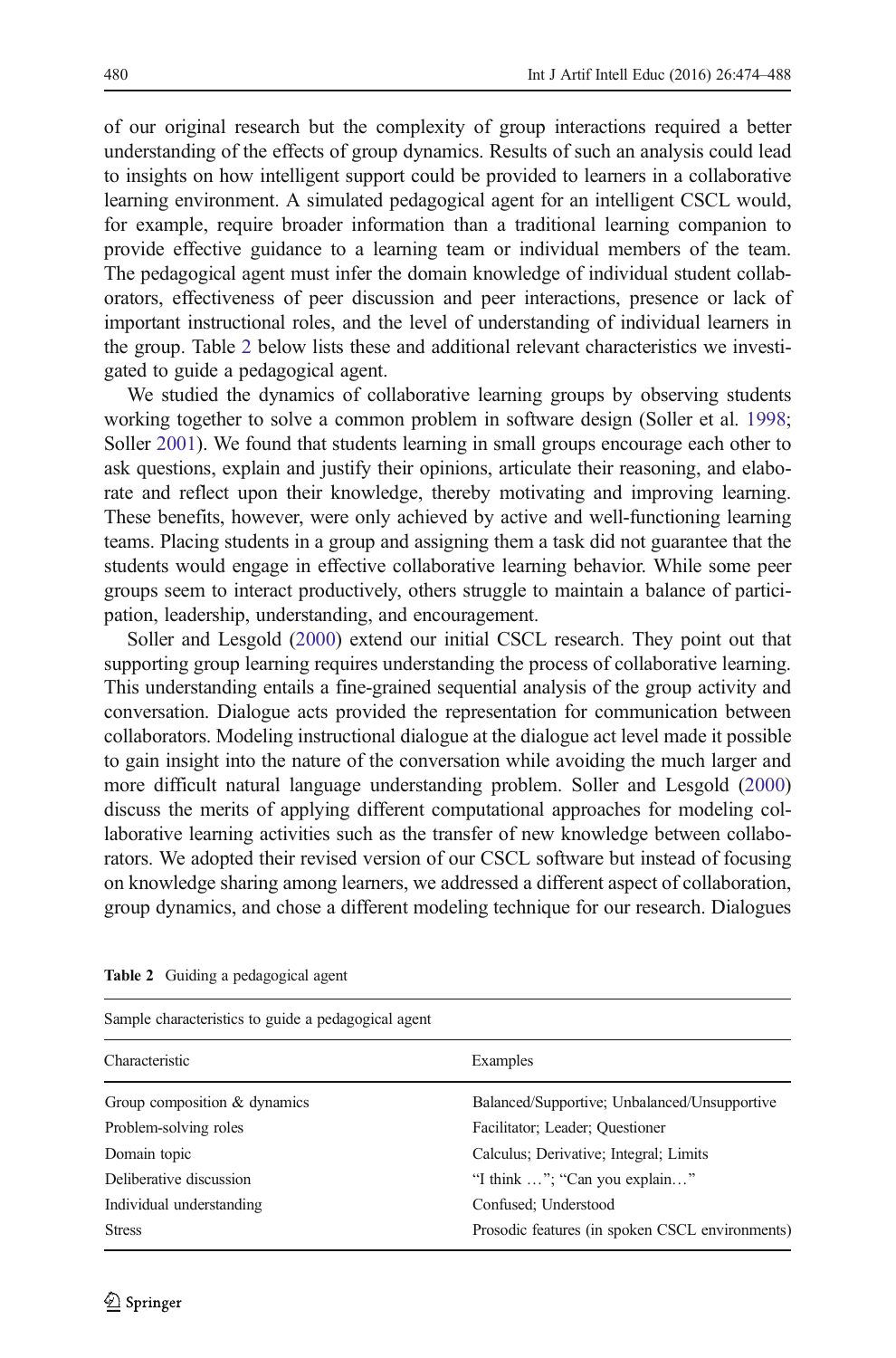were collected at the University of Pittsburgh and the MITRE Corporation to provide a corpus for study for both parties.

The results of our research (Soller et al. [1998](#page-14-0), [1999\)](#page-14-0) demonstrate the potential of dialogue acts to identify, for example, the distinction between a balanced, supportive group and an unbalanced, unsupportive group. A balanced, supportive group is one committed to helping its members understand the problem domain. An unbalanced, unsupportive group is typically unfocused and less committed to helping its team members. The use of dialogue acts underlying communication between members of each group showed extensive differences that could indicate which type of behavior was exhibited.

An additional investigation of small learning groups was warranted to reveal the ways participants in a collaborative learning task interact and the factors that govern those interactions (Goodman et al. [2005\)](#page-13-0). The goal of the research was to see if (1) the instructional roles played by members of the group could be deduced from machineinferable factors about the collaboration and (2) whether the presence or absence of particular instructional roles indicated the effectiveness of the learning. Each goal was explored independently. Our hypothesis was that the presence or absence of particular roles could be an indicator of the status of the on-going collaborative learning process. Our study resulted in a model that recognized the instructional roles underlying students' utterances during an evolving student discussion. With such recognition, one can contrast situations where certain roles arise to those where they do not. When a role is expected but missing, it might indicate a place where our pedagogical agent might want to intervene and play the missing role to facilitate better learning and problem solving.

Another important indicator of effective or ineffective small learning group interaction is the presence of deliberative discussion. Deliberative discussions are characterized by an attitude of social cooperation, a willingness to share information, openness to persuasion by reason, a good faith exchange of views, and decisions made by a pooling of judgments; all of which should lead to substantively better learning outcomes (Rehg et al. [2001\)](#page-14-0). Any statement during student dialogue that proposed a potential solution step, that continued another's proposal, or posed an alternative to a postulated solution step, and statements that explicitly agreed or disagreed with someone, are taken as evidence of deliberative discussion. Our hypothesis was that dialogue acts are indicators of deliberative discussion. Our study results (Goodman et al. [2005](#page-13-0)) demonstrated that important characteristics of group activity during collaborative learning could be detected using machine learning techniques. In particular, we found neural nets were effective at detecting localized and specific instances of good or poor collaboration. A pedagogical agent can use these indicators to make intervention decisions regarding the quality of the solution and the nature of the learners' small group interaction. Example interventions include:

- & Attempt to keep the conversation coherent, focusing one topic at a time, and keeping all learners on the same topic, while still permitting learner control and flexibility in terms of topic selection,
- & Help the learners reach a complete correct solution by encouraging further discussion of incomplete or incorrect solutions,
- Encourage deliberative discussion (e.g., "Joe, what do you think about the explanation that Mary just presented?<sup>\*\*</sup>), rather than debates or negotiations, where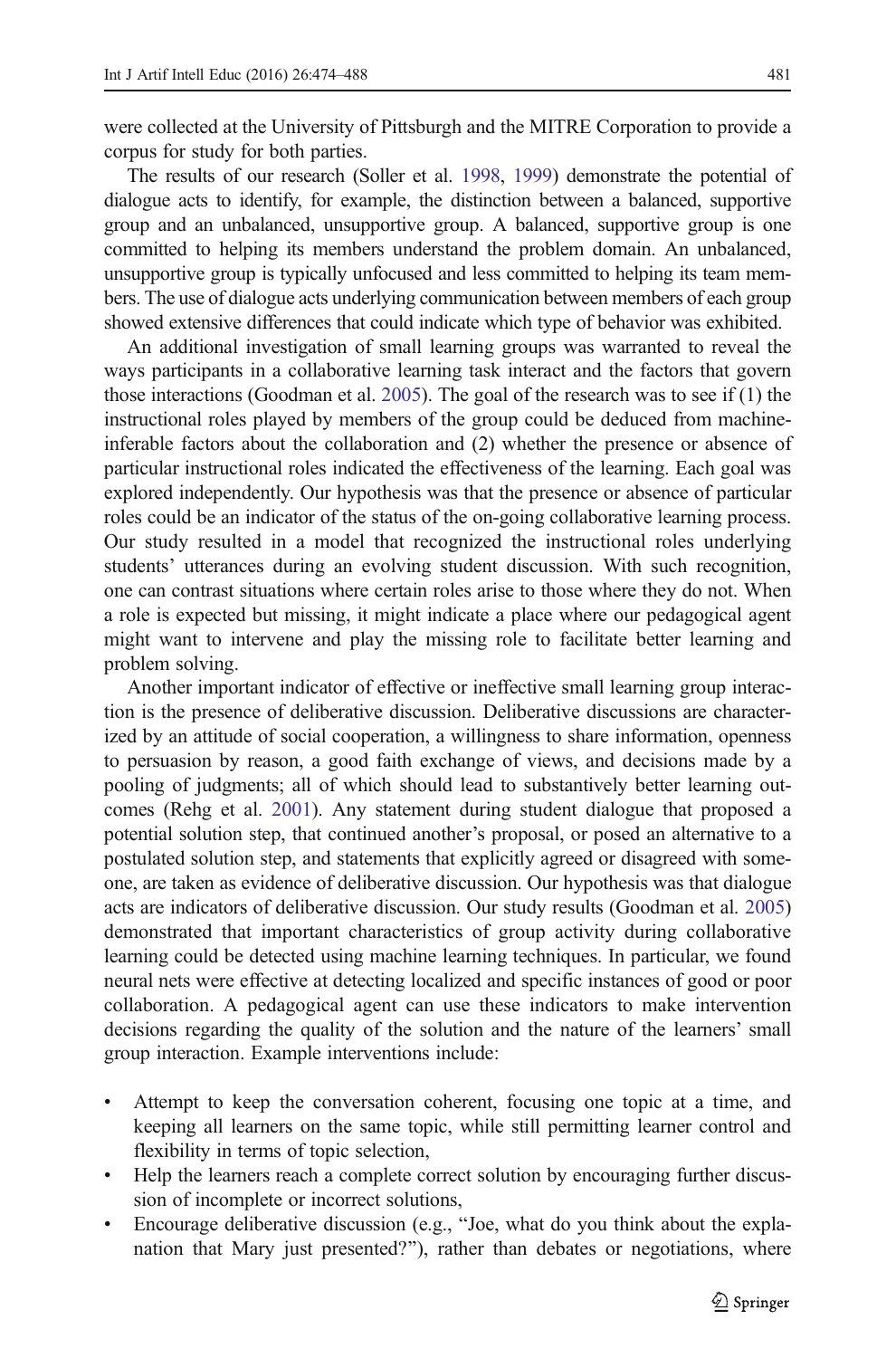learners exhibit social cooperation, a willingness to share information, openness to persuasion by reason, a good faith exchange of views, and decisions made by pooling of judgments all leading to bettering learning and outcomes that produce high-quality knowledge, deeply embedded in learners' cognitive structures,

- Encourage each learner to increase their knowledge of each topic by measuring their degree of understanding and coaching them to interact with their peers to increase their knowledge,
- Promote productive dialogue by keeping learners aware of the needs of other learners and encouraging them to be responsive to those needs.

Our goal in this research was the advancement of interactions between learners and simulated peer agents that promote desired features of beneficial collaboration for learning in a group. These include broad involvement of all learners in discussions, measured and productive progress towards educational goals through dialogues between learners, and encouragement and support as needed. Many advances in learning companions and collaborative learning have occurred since our 1998 paper. New learning companions geared to address the pedagogical needs of a student through more human-like interactions have been introduced building on advances in natural language processing, virtual agents, affective modeling, and machine learning. Table [3](#page-9-0) highlights some of these advances. Learning companions have grown to fill specific roles to provide targeted pedagogical support of the human learner. The roles of a learning companion include Weak Peer, Strong Peer, Expert, Motivator, Mentor, Teachable Agent, Facilitator, and Distributed Leader. The underlying pedagogical support varies from domain knowledge expertise, reinforcement of human student actions, to small group dynamics. Some learning companions are meant to be taught by the human learner to provide and reinforce learning as a side-effect in the human learner.

A learning companion's pedagogical support is directly dependent on the pedagogical knowledge available to the learning companion to reason about the state of learners and how to best engage them. Table [4](#page-11-0) summarizes some of the underlying pedagogical knowledge that drive today's learning companions and establishes the available roles that they can play. For example, a Facilitator agent requires knowledge about group dynamics to best support a group of learners. Recent research in collaborative learning has expanded the notion of facilitation to include other important collaborative learning skills (e.g., distributed leadership and mutual engagement) to guide a group to better learning for all (Dragon et al. [2013](#page-13-0)).

#### Summary

Learning companions (Chan and Baskin [1988;](#page-13-0) Ragnemalm [1996](#page-14-0)) can help address the coaching issues our PROPA ITS and other ITSs face by portraying a number of different roles. Students benefit from a more complete learning experience when the instructional software can play the role of a collaborator for the student in addition to the traditional tutor role (Self [1985\)](#page-14-0). Our 1998 paper described a learning companion, LuCy, a module of an ITS whose purpose was to encourage student reflection and articulation of past actions and future intentions. The combination of student and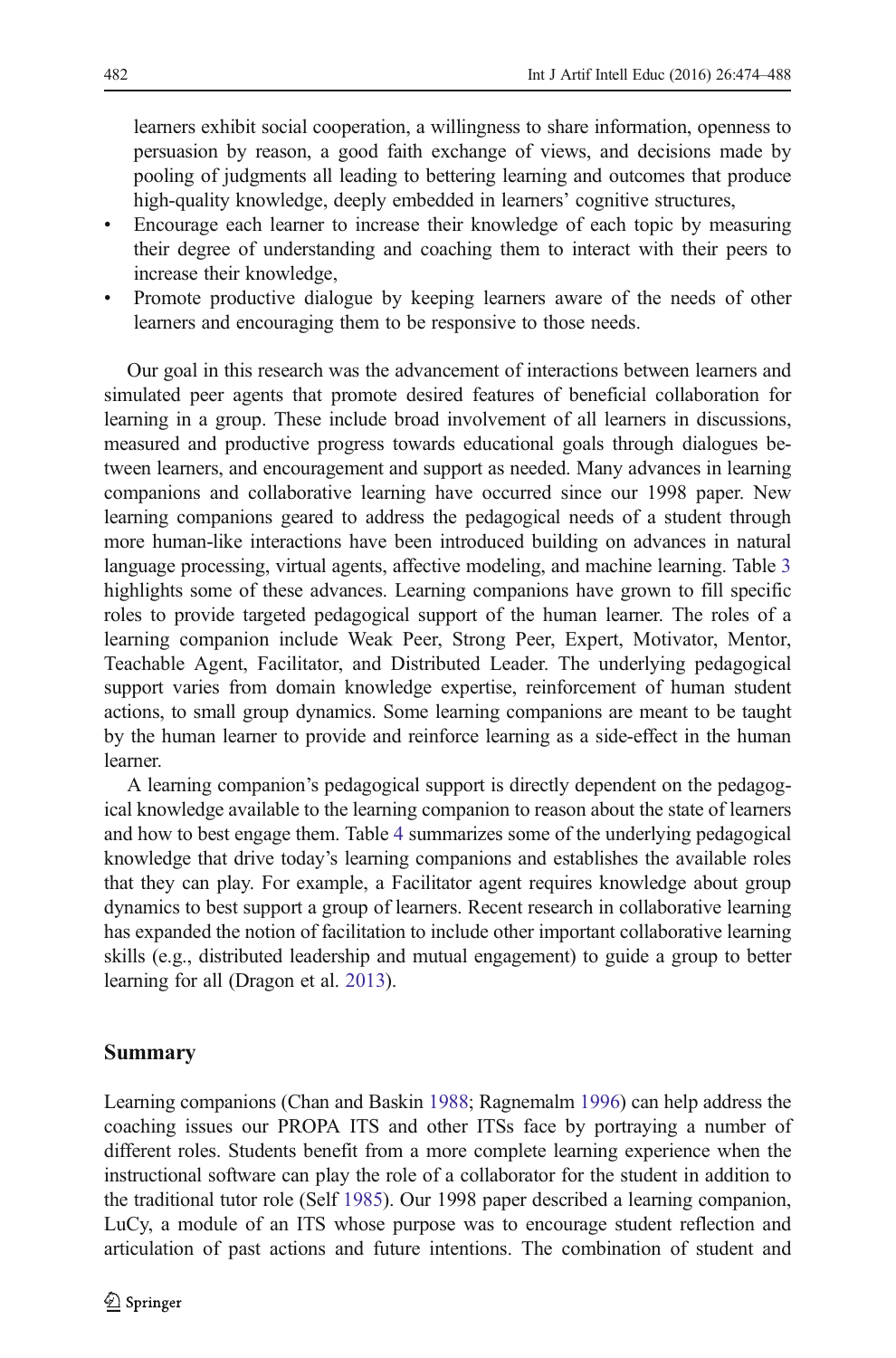<span id="page-9-0"></span>

| Table 3 Simulated pedagogical agents   |                                                                                                                                                                                    |                                                                                                       |                                                                                                                                                                                                                 |                                                                               |
|----------------------------------------|------------------------------------------------------------------------------------------------------------------------------------------------------------------------------------|-------------------------------------------------------------------------------------------------------|-----------------------------------------------------------------------------------------------------------------------------------------------------------------------------------------------------------------|-------------------------------------------------------------------------------|
| Role of simulated<br>pedagogical agent | Motivation                                                                                                                                                                         | Educational value                                                                                     | Pros $(+)$ / Cons $(-)$                                                                                                                                                                                         | References                                                                    |
| Peer                                   |                                                                                                                                                                                    |                                                                                                       |                                                                                                                                                                                                                 |                                                                               |
| Weak                                   | weaker domain knowledge<br>Behave like human peer with                                                                                                                             | Enhance learning through reflection of<br>peer comments due to peer's poor<br>knowledge of the domain | Learner may stop interacting with peer (-)<br>Could confuse/frustrate learner (-);<br>Evaluation of peer comments $(+)$ ;                                                                                       | Hietala and Niemirepo<br>1997, 1998                                           |
| Strong                                 | advanced human peer<br>with solid domain knowledge<br>Behave like more                                                                                                             | Enhance learning through peer's solid<br>knowledge of the domain                                      | Good knowledge and guidance (+);<br>Reliance on peer (-)                                                                                                                                                        | Hietala and Niemirepo<br>Wang et al. 2011<br>1997, 1998                       |
| Mixed                                  | Instantiate more fully student model<br>Encourage reflection & articulation;                                                                                                       | enhance learning; Justify actions<br>Reflect & articulate on concepts to<br>to enhance learning       | Forces scrutiny of peer comments and<br>dialogue (+); Potential untimely<br>learner actions (+); Promotes<br>interruptions $(-)$                                                                                | Goodman et al. 1997,<br>Wang et al. 2011<br>Walker et al. 2014<br>1998; 2000; |
| Expert                                 | (knowledgeable)—like Strong<br>Agent as domain expert<br>Peer above                                                                                                                | Provide accurate information<br>without emotion                                                       | Too domineering $(-)$ ; Reliance on peer $(-)$<br>Excellent knowledge and guidance (+);                                                                                                                         | Baylor and Kim 2005                                                           |
| Motivator                              | Agent as supportive peer                                                                                                                                                           | Bolsters learner's confidence in their<br>knowledge and skills                                        | reflection $(+)$ ; Peer may misdiagnose<br>Encourages the learner (+); Stimulates<br>learner's needs and offer incorrect<br>$encouragement$ $(-)$                                                               | Baylor and Kim 2005                                                           |
| Mentor                                 | Agent as knowledgeable and<br>supportive peer                                                                                                                                      | Motivate learner through competence<br>and a social relationship                                      | encouragement $(+)$ ; Peer may misdiagnose<br>incorrect encouragement or guidance (-)<br>learner's needs or knowledge and offer<br>Guides learner $(+)$ ; Blends guidance with                                  | Baylor and Kim 2005                                                           |
| pedagogical<br>Teachable<br>agent      | pedagogical agent') & student-peer<br>synthetic peer agent (a 'teachable<br>Learn as side-effect of teaching a<br>dialogue ('self-explanation');<br>strong peer<br>teaching a weak | Achieve "tutor-learning" effect                                                                       | effective for teaching conceptual skills (-)<br>on and articulation of domain concepts<br>Engages learner (+); Forces reflection<br>$(+)$ ; Detection and correction of<br>incorrect instruction $(+)$ ; Not as | Uresti and du Boulay 2004<br>Matsuda et al. 2013                              |

 $\underline{\textcircled{\tiny 2}}$  Springer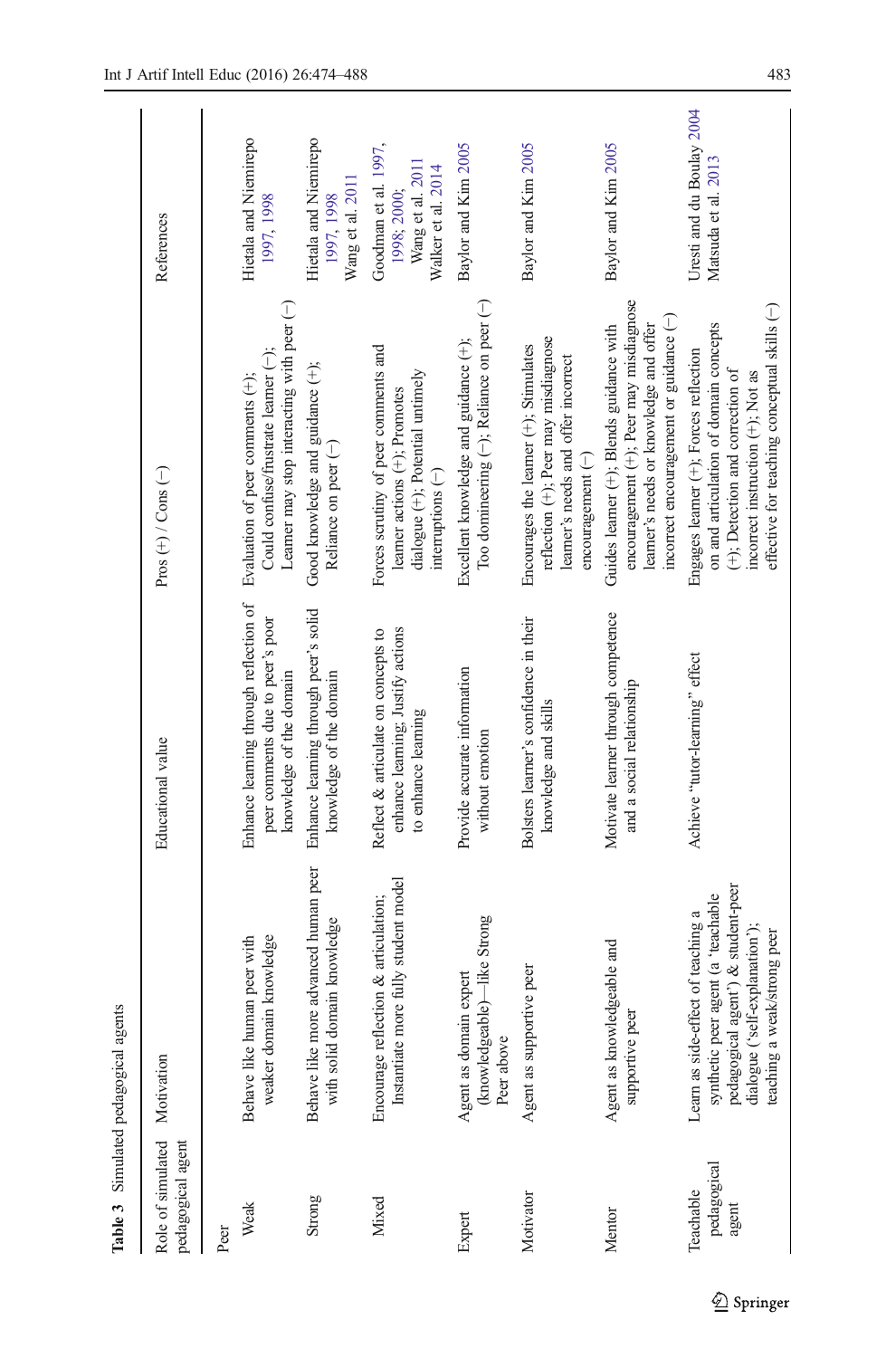| Role of simulated Motivation<br>pedagogical agent |                                                                                                 | Educational value                                                                                            | Pros $(+)$ / Cons $(-)$                                                                                                                           | References                                                              |
|---------------------------------------------------|-------------------------------------------------------------------------------------------------|--------------------------------------------------------------------------------------------------------------|---------------------------------------------------------------------------------------------------------------------------------------------------|-------------------------------------------------------------------------|
| intervention<br>Affective                         | Provide/portray affective messages<br>based on a student's (recent)<br>behavior                 | increases self-concept & motivation<br>learning based on student behavior<br>Encouragement & coaching during | Misdiagnoses of learner needs/emotion $(-)$ Girard et al. 2013<br>Supports the learner through different<br>learning stages and attitudes $(+)$ ; | Kort et al. 2001<br>Burleson 2006                                       |
| Facilitator                                       | Support learning & group interaction<br>in collaborative learning                               | Coherent, productive engaged<br>learning dialogues                                                           | Engages all learners (+); Misdiagnoses<br>Supports group learning processes (+);<br>of learner needs/state (-)                                    | Soller et al. 1998, 2001<br>Goodman et al. 2005,<br>Soller 2004<br>2006 |
|                                                   | of learners to more effective learning<br>Distributed leader Rotate leadership in guiding group | Coherent, productive engagement<br>of all learners                                                           | Supports group learning processes (+);<br>Engages all learners (+)                                                                                | Dragon et al. 2013                                                      |
|                                                   |                                                                                                 |                                                                                                              |                                                                                                                                                   |                                                                         |

Table 3 (continued)

Table 3 (continued)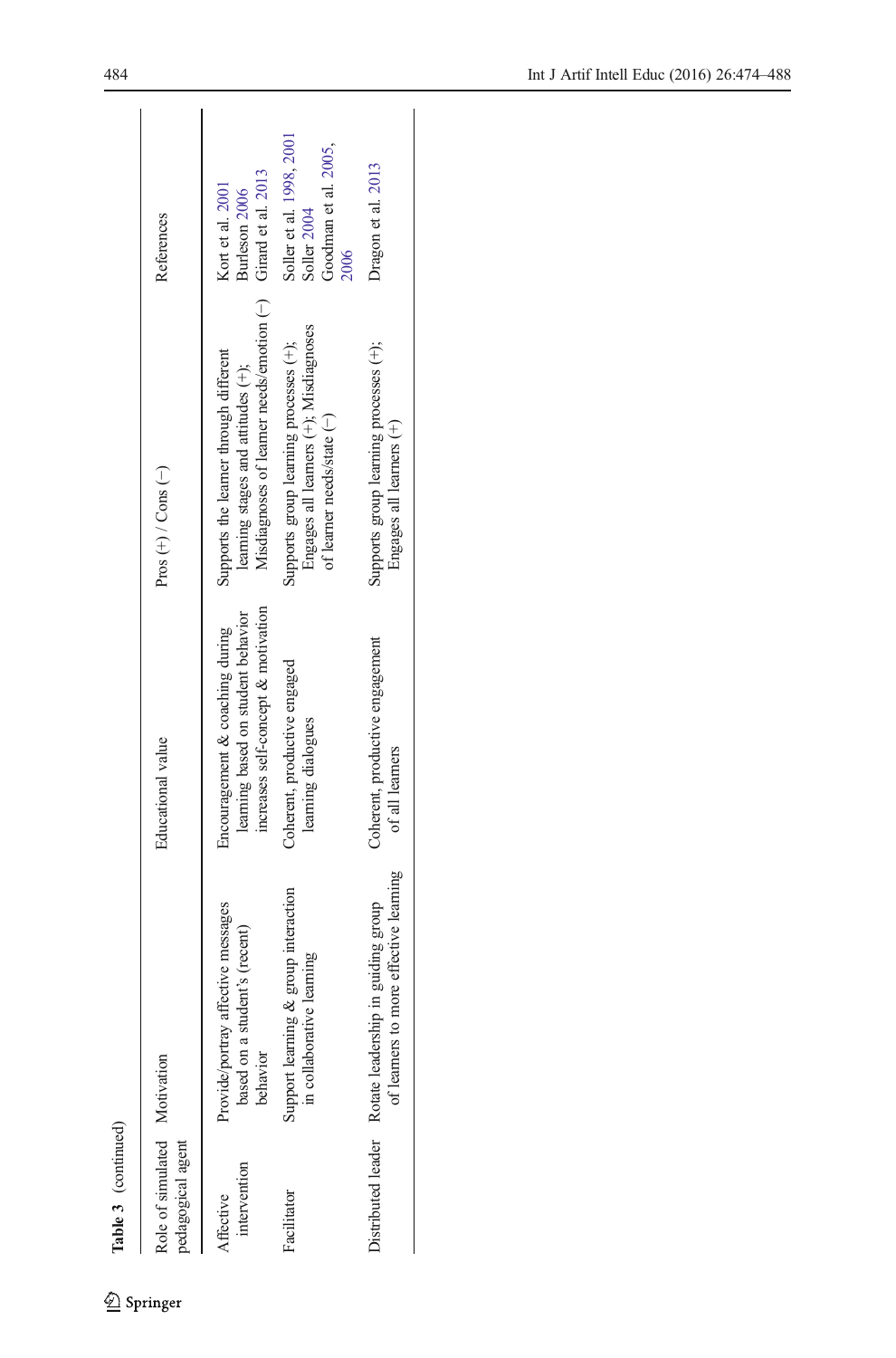| Example learning companion<br>drivers | 1. Learned, Not Learned, Incorrectly<br>Learned Concepts of Human Learner         | 6. Affective State of Human<br>Learner |
|---------------------------------------|-----------------------------------------------------------------------------------|----------------------------------------|
|                                       | 2. Learned, Not Learned, Incorrectly<br>Learned Concepts of Learning<br>Companion | 7. Group Dynamics                      |
|                                       | 3. Human Learner's Misconceptions                                                 | 8. Instructional Techniques            |
|                                       | 4. Domain Knowledge                                                               | 9. Feedback                            |
|                                       | 5. Domain Examples                                                                | 10. Learning Companion Role            |

<span id="page-11-0"></span>Table 4 Underlying pedagogical knowledge for learning companions

learning companion collaboration in addition to individualized coached practice allows a student to obtain guidance and support from the tutor while learning with a peer through collaboration.

LuCy's dialogues encourage the student to reflect on thinking, and evaluate past actions. LuCy does this by prompting the student to explain the reasoning behind actions, and justify decisions leading to the actions. When the student takes an action, LuCy sometimes prompts the student to reflect on the reasoning behind this activity by asking the student questions about the action. If the student has seen data directly related to the current activity but has not yet applied it, LuCy will remind the student about the data in the context of a dialogue, and encourage re-evaluation of its relevance.

Table 5 provides a summary of LuCy's characteristics in the context of the PROPA ITS.

Progress in learning companions and collaborative learning has been substantial since our 1998 paper. More human-like interactions between a human learner and Learning Companions have made it easier to bring the benefits of peer learning to an ITS while intensifying the learning benefits for the human learner. Additionally, the tracking of small group dynamics has made it feasible to deploy a learning companion in a CSCL environment. Learning companions can play the role of facilitator in helping guide the peer-to-peer interactions to promote learning and better group dynamics. Learning companions can offer benefits as instructional systems grow from teaching single learners to teach the large number of learners in today's online learning environments and MOOCs, building on advances in machine learning and user modeling.

| LuCy DOES:     | - answer the student's questions<br>- engage in dialogue with the student<br>- provide unsolicited advice and feedback<br>- use the information in the student model<br>- use information from the expert model |
|----------------|-----------------------------------------------------------------------------------------------------------------------------------------------------------------------------------------------------------------|
| LuCy DOES NOT: | - always provide correct information<br>- learn along with the student<br>- use natural language understanding<br>- coach the student                                                                           |

Table 5 LuCy's characteristics

 $\textcircled{2}$  Springer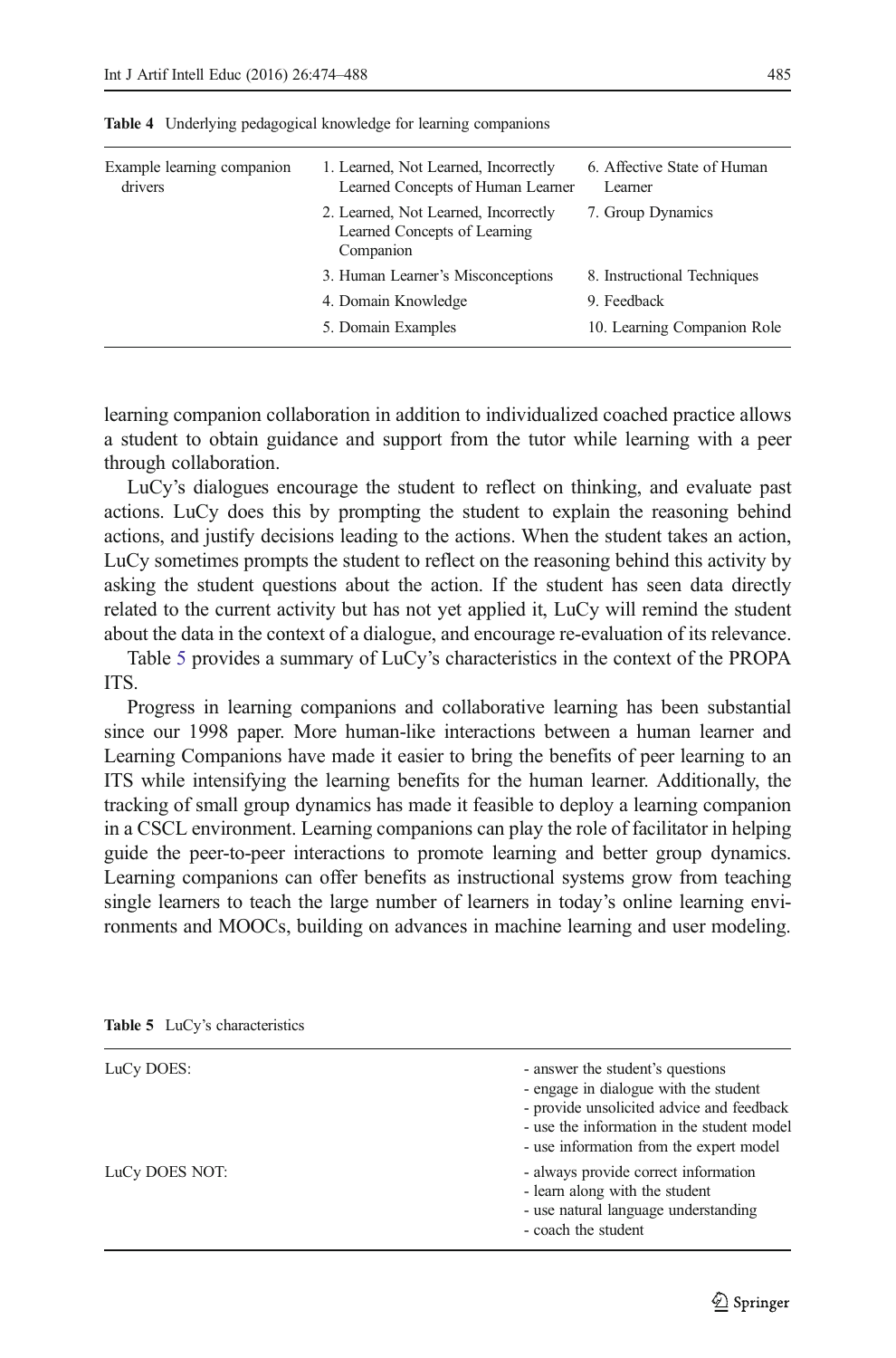## Open Research Questions

In 2015, given the past research since our 1998 paper, the open research question is no longer whether or not a learning companion can enhance the learning of human learners in an ITS or CSCL. Instead, there are still a number of open research questions surrounding learning companions and intelligent CSCLs that are important to address.

- (1) An outstanding issue that still persists today has to do with the generality and portability of learning companions to new domains, instructional situations, and paradigms. Our research and much of that since was tied to particular instantiations of a learning companion in a chosen domain. The complexity and cost of porting to a new instructional situation is high and a chosen learning companion methodology may no longer be applicable in the new domain. In particular, for learning companions to succeed in today's online learning communities and MOOCs, they must address issues such as social isolation, dropout, and selfregulation among members of a large community of learners. Learning companions may move towards domain independence and expanded forms of interaction through new techniques in natural language processing, machine learning, big data, and user modeling.
- (2) It is feasible that more than one learning companion could interact with human students in an intelligent CSCL. An important question is how to best deploy, utilize, and coordinate multiple learning companions to fill various roles in an intelligent CSCL.
- (3) Modeling of users takes on a different perspective in an intelligent CSCL. There are attributes of individual students (a 'student model') and of the whole group of human learners (a 'group model') that need to be tracked to best drive the instructional support.
- (4) Learning companions can provide important pedagogical support to human learners. There are, however, other feedback paths that can be utilized to more effectively convey information to learners. For example, 'indicators' such as a gauge that indicates how busy a particular participant in a CSCL might be at any point of time. Such an indicator would help collaborative learners utilize the attentiveness of a particular learner during activities that require one's engagement.
- (5) The development of learning companions for less structured learning environments such as open learning environments and MOOCs can benefit learners. Specialized agents for facilitation and distributed learning can help.
- (6) More natural and comprehensive dialogues that move beyond the menu-based approaches of the past can strengthen the interactions between human learners and learning companions.

Acknowledgments Our original 1996 research was supported by the MITRE Technology Program. Work on this paper was partially supported by the Collaboration and Social Computing Department of the Information Technologies Division at The MITRE Corporation. We want to acknowledge the important contributions of our colleague, Amy Soller, to our original research, and to the reviewers of this paper for their helpful comments.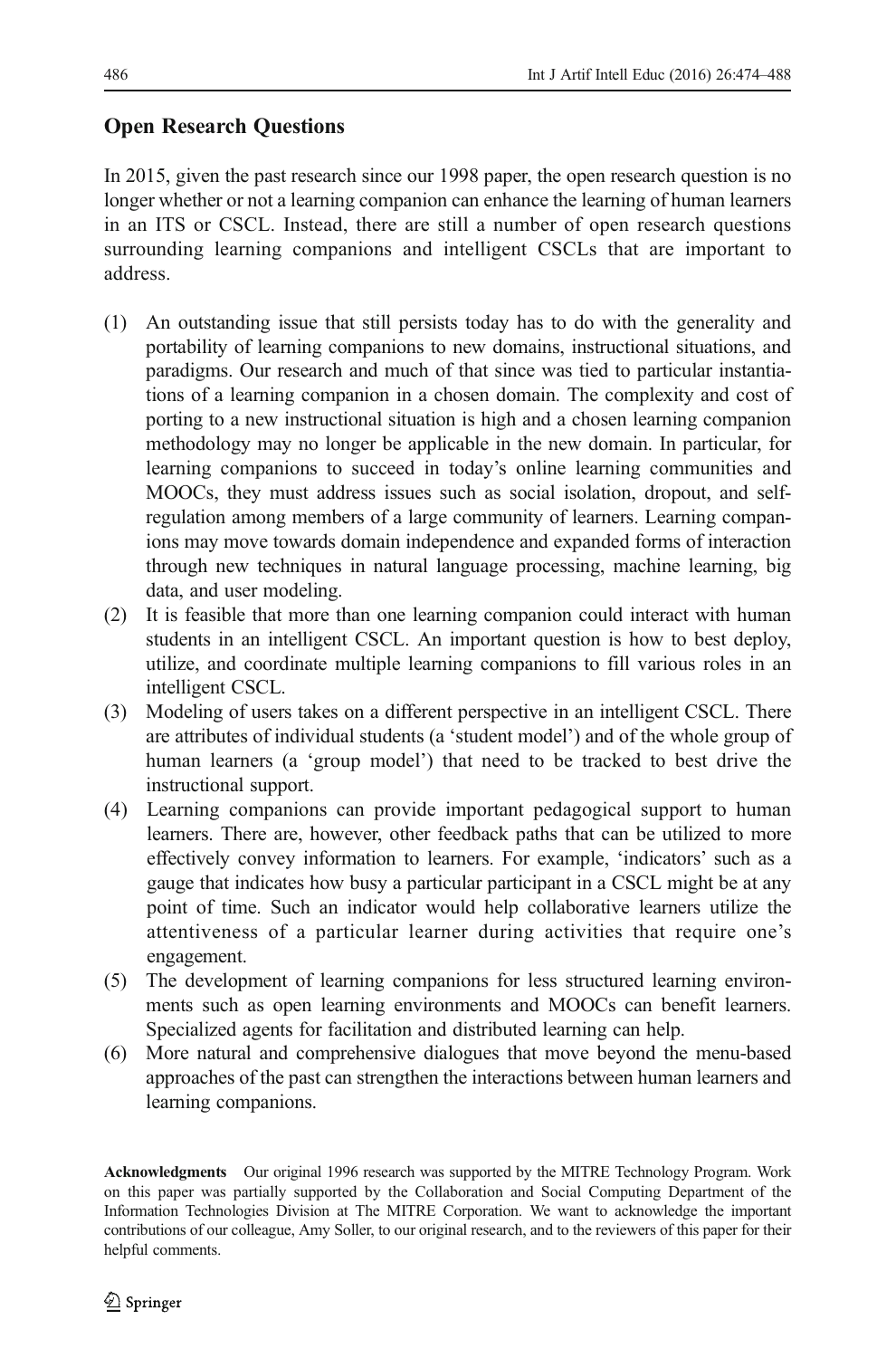#### <span id="page-13-0"></span>References

- Baylor, A. L., & Kim, Y. (2005). Simulating instructional roles through pedagogical agents. International Journal on Artificial Intelligence in Education, 15, 95–115.
- Brown, A., & Palincsar, A. (1989). Guided, cooperative learning and individual knowledge acquisition. In L. B. Resnick (Ed.), Knowledge, learning and instruction. Hillsdale: Lawrence Erlbaum.
- Burleson, W. (2006). Affective Learning companions: strategies for emphatic agents with real-time multimodal affective sensing to foster meta-cognitive and meta-affective approaches to learning, motivation, and perseverance. Ph.D. Dissertation, Massachusetts Institute of Technology.
- Chan, T.-W. (1995). Social learning systems: An overview. In B. Collis & G. Davies (Eds.), Innovative adult learning with innovative technologies (pp. 101–122). North-Holland: IFIP Transactions A-61.
- Chan, T.-W. (1996). Learning companion systems, social learning systems, and the global social learning club. Journal of Artificial Intelligence in Education, 7(2), 125–159.
- Chan, T., & Baskin, A. (1988). Studying with the prince. The computer as a learning companion. In Proceedings of the ITS-88 Conference, Montreal, Canada, 194–200.
- Cheikes, B. (1998). PROPA: an argumentation-based tutor for explanatory tasks (MITRE Technical Report, MTR 98B0000056V005000R0). Bedford, MA: The MITRE Corporation.
- Chi, M. T. H., Bassok, M., Lewis, M. W., Reinmann, P., & Galser, R. (1989). Self-explanations: how students study and use examples in learning to solve problems. Cognitive Science, 13, 145–182.
- Collins, A. (1990). Cognitive apprenticeship and instructional technology. In L. Idol & B. F. Jones (Eds.), Educational values and cognitive instruction. Hillsdale: Lawrence Erlbaum.
- Doise, W., Mugny, G., & Perret-Clermont, A. (1975). Social interaction and the development of cognitive operations. European Journal of Social Psychology, 5(3), 367–383.
- Dragon, T., Mavrikis, M., McLaren, B. M., Harrer, A., Kynigos, C., Wegerif, R., & Yang, Y. (2013). In IEEE transactions on learning technologies, 6(3), 197–207.
- Fox, B. (1993). The human tutorial dialogue project: issues in the design of instrutional systems (computers, cognition, and work). Hillsdale: Lawrence Erlbaum.
- Frederiksen, J. R. & White, B. Y. (1997). Cognitive facilitation: a method for promoting reflective collaboration. In R. Hall, N. Miyake, and N. Enyedy (Eds.), Proceedings of the Second International Conference on Computer Support for Collaborative Learning, Toronto, 53–62.
- Girard, S., Chavez-Echeagaray, M. E., Gonzalez-Sanchez, J., Hidalgo-Pontet, Y., Zhang, L., Burleson, W., & VanLehn, K. (2013). Defining the behavior of an affective learning companion in the affective meta-tutor project. In H. Chad Lane, Y. Kalina, M. Jack, & P. Philip (Eds.), Artificial intelligence in education, chapter 3 (pp. 21–30). Berlin: Springer.
- Goodman, B. & Iorizzo, L. (2000). Learning with reflection: project praxis. In Proceedings of the Interservice / Industry Training, Simulation and Education Conference.
- Goodman, B., Soller, A., Linton, F., & Gaimari, R. (1997). Encouraging student reflection and articulation using a learning companion. In Proceedings of the AI-ED 97 World Conference on Artificial Intelligence in Education (pp. 151–158).
- Goodman, B., Soller, A., Linton, F., & Gaimari, R. (1998). Encouraging student reflection and articulation using a learning companion. In International Journal of Artificial Intelligence in Education, 9, 237–255.
- Goodman, B. A., Linton, F. N., Gaimari, R. D., Hitzeman, J. M., Ross, H. J., & Zarrella, G. (2005). Using dialogue features to predict trouble during collaborative learning. User Modeling and User-Adapted Interaction, 15(1–2), 85–134.
- Goodman, B. A., Drury, J., Gaimari, R. D., Kurland, L., & Zarrella, J. (2006). Applying user models to improve team decision making. MITRE Technical Report 060150, The MITRE Corporation, Cambridge, MA.
- Hietala, P. & Niemirepo, T. (1997). Collaboration with software agents: What if the Learning Companion Agent Makes Errors? In B. du Boulay and R. Mizoguchi (Eds.), Proceedings of AI-ED 97 World Conference on Artificial Intelligence in Education, Kobe, Japan, IOS Press, 159–166.
- Hietala, P. & Niemirepo, T. (1998). The competence of learning companion agents. International Journal of Artificial Intelligence in Education, 9(3–4), 178–192.
- Katz, S. (1995). Identifying the support needed in computer-supported collaborative learning systems. In J. L. Schnase and E. L. Cunnius (Eds.), *Proceedings of the First International Conference on Computer* Support for Collaborative Learning (CSCL'95), Bloomington, 200–203.
- Katz, S. (1997). An approach to analyzing learning conversations (LRDC Technical Report). Pittsburgh, PA: Learning Research and Development Center, University of Pittsburgh.